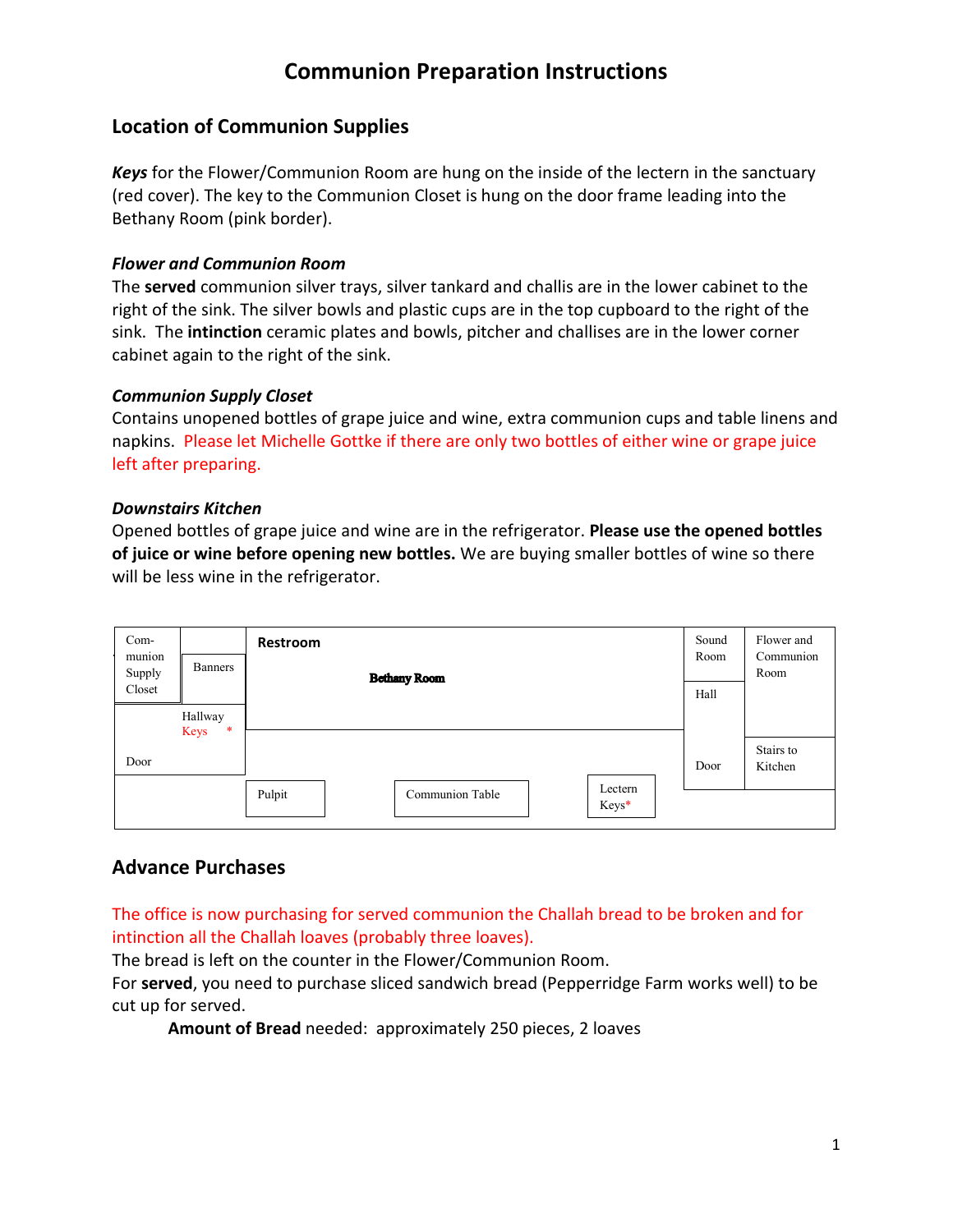### **Communion Preparation**

### *Timing*

All preparation should be finished a half hour before the service. If you want to come in on a Saturday, check with the church office to see if you may start to set up the communion table (there might be other scheduled activities in the sanctuary) and if you need a key to get into the Church.

#### *Intinction at the 10 am or 11 am Service*

- One pitcher
- three blue ceramic challises (2 for serving with the pastors and 1 for seated serving)
- one plate for each loaf of bread to be used
- one bowl for 10 gluten free crackers
- one bowl of 10 small cubes of bread for serving those who do not come forward (cut off the end of a loaf and then cut into about 10 pieces)
- one tan or green ceramic challis (for those needing gluten-free)
- only grape juice is used for this service

#### *Setting the table and what is placed in the narthex:*

Fill the blue ceramic pitcher a little over half full with grape juice.

Place each loaf of bread on a large blue ceramic plate and cover with a linen napkin. Other napkins used are one napkin for each challis, and one to cover each of the plates of bread for a total of 7 napkins (6 if there are only 2 loaves of bread).

Only use a tablecloth for special services such as Easter and Christmas Eve.

#### *Arrange the communion elements as follows:*

- 1. Place the pitcher and one loaf of bread on the table in the narthex under the needlepoint tapestry to be brought forward during the service. You will be notified if we are not processing the elements. If not processing the elements, place them in the center of the communion table.
- 2. Place four challises in the center of the communion table with the two ceramic bowls, one filled with gluten-free crackers and one with cut up bread.



#### *Served Communion*

- One silver challis (on the communion table)
- One silver plate for the loaf of bread to be broken (on the communion table)
- one silver tankard, filled half full with grape juice
- six silver plates for the cut up bread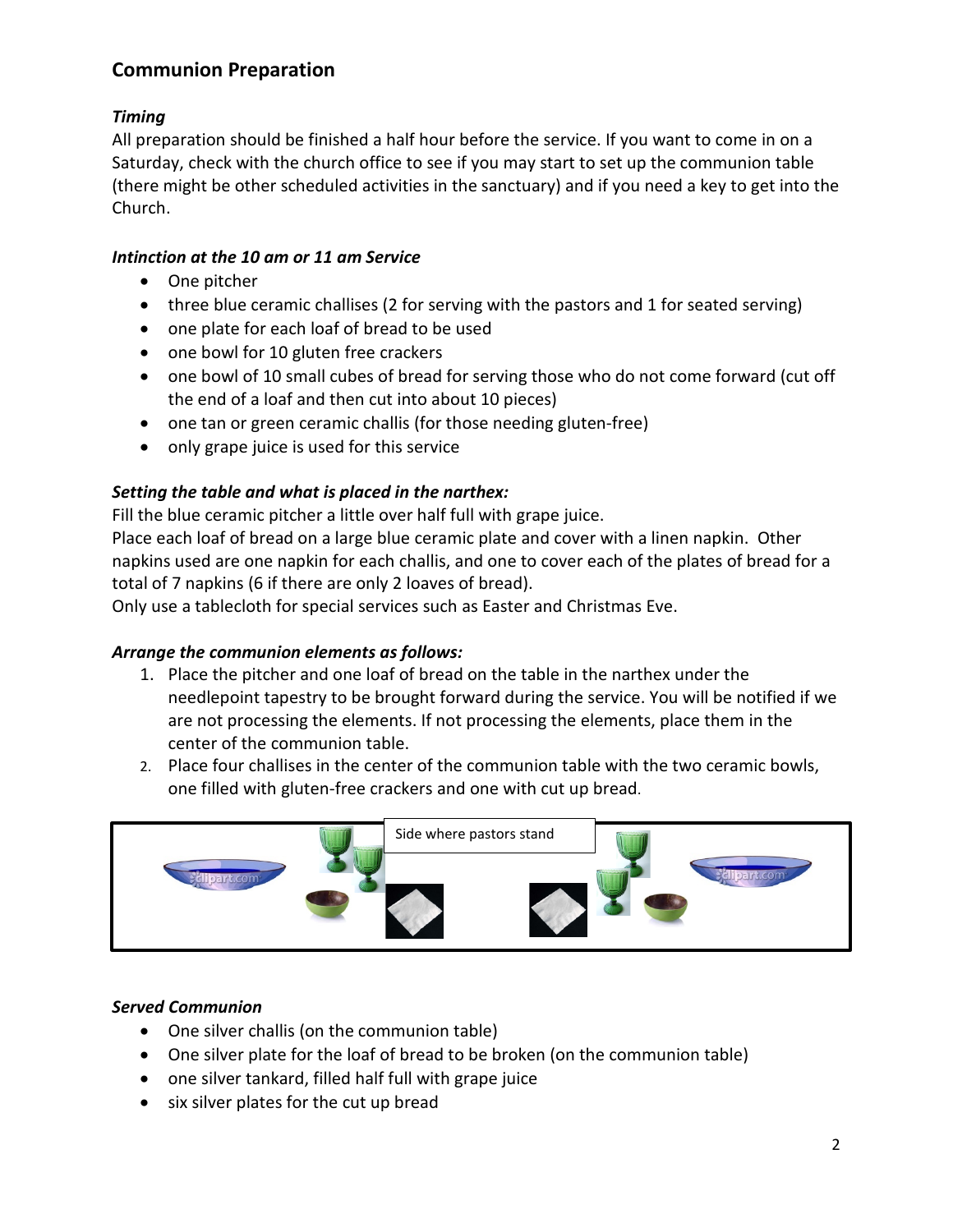- two silver bowls for gluten free crackers
- seven napkins one napkin to cover the loaf of bread and six napkins to cover the plates of cut up bread.
- 8 wine trays (10 if it is expected to be larger than normal attendance. *On Easter*, use 14 wine trays)
- (If the choir is singing or if a larger attendance is expected, fill 8 silver plates of bread and use 8 napkins)

#### *Filling communion trays*

Fill each tray with the outside circle using wine and the two inside circles using grape juice. If any of the children's or youth choirs are singing/ringing, fill the top tray of each stack with grape juice only. Corkscrew and wine stopper are in the drawer with the cutting board. Use the squirt containers for filling the cups and try to fill them about 2/3rds full. If pre-filling the trays, please place them in downstairs refrigerator and take them out at least a half hour before the service so there is no condensation on the stacks.

#### *Setting the table and what is placed in the Narthex:*

- 1. Place the filled tankard and loaf of bread, covered with a napkin, on the table in the narthex under the needlepoint tapestry to be processed during the service. You will be notified if we are not bringing the elements forward (processing) and in that case, place them in the center of the communion table.
- 2. Also, put 2 plastic pitchers on the shelf in the coatroom for the Communion Servers to use to collect the communion cups after the service
- 3. Place the silver lids on top of the two stacks of trays and place them on the far left and right of the communion table. Check that the crosses on the lids face toward the congregation.
- 4. The filled bread plates are placed toward the center of the communion table and covered with linen napkins.
- 5. The challis is placed in the center of the communion table, leaving room for the tankard and unbroken bread plate. All the bread needs to be covered with linen napkins.



## **Clean Up**

1. At the end of each service, all the preparation items need to be collected, washed and returned to the cabinets. The silver items need to be dried well so they will not have water spots and tarnish.